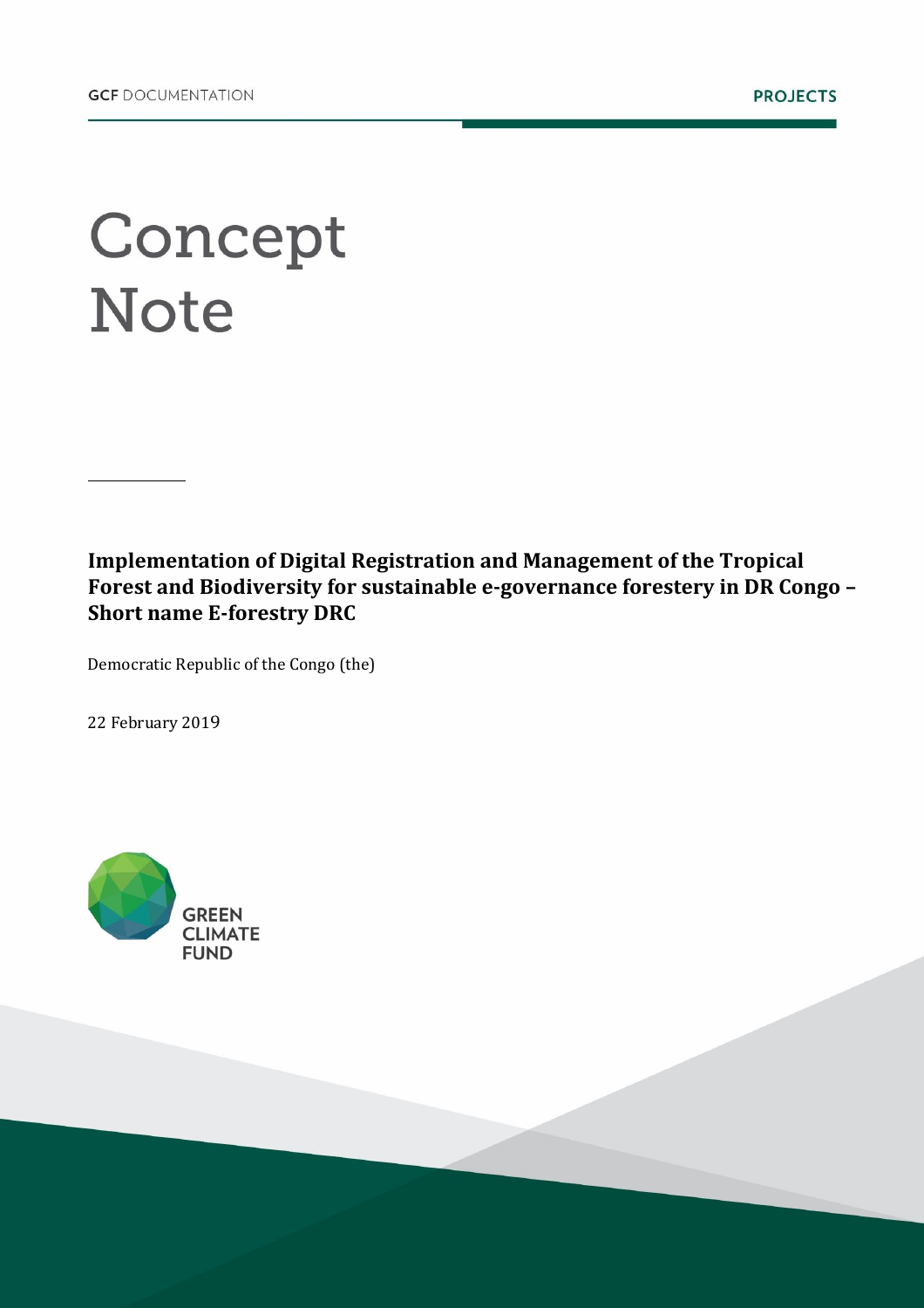# Simplified Approval Process **Concept Note**

| Project/Programme Title:                            | Implementation of Digital Registration and Management of the<br>Tropical Forest and Biodiversity for sustainable e-governance<br>forestery in DR Congo - Short name E-forestry DRC |
|-----------------------------------------------------|------------------------------------------------------------------------------------------------------------------------------------------------------------------------------------|
| Country(ies):                                       | DR Congo                                                                                                                                                                           |
| <b>National Designated</b><br>Authority(ies) (NDA): | Ministry of Environment and Sustainable Development/ National<br>Coordination of GCF<br>Contact: Hans Andre Lohayo Djamba                                                          |
|                                                     | hansandredjamba@gmail.com +243822541031                                                                                                                                            |
| <b>Executing Entities:</b>                          | Norwegian International NGO, National Civil Society, ECC, and<br>BCECO, The University in South-Easter Norway                                                                      |
| Accredited Entity(ies) (AE):                        | To be determined(BCECO/or other entity)                                                                                                                                            |
| Date of first submission/<br>version number:        | [2019-02-22 V.4]                                                                                                                                                                   |
| Date of current submission/<br>version number       | <u>[2018-?</u>                                                                                                                                                                     |
| <b>GREEN</b><br><b>FUND</b>                         |                                                                                                                                                                                    |

Please submit the completed form to **fundingproposal@gcfund.org**, using the following name convention in the subject line and file name: *"CN-[E-Forestry DRC]-20190222"*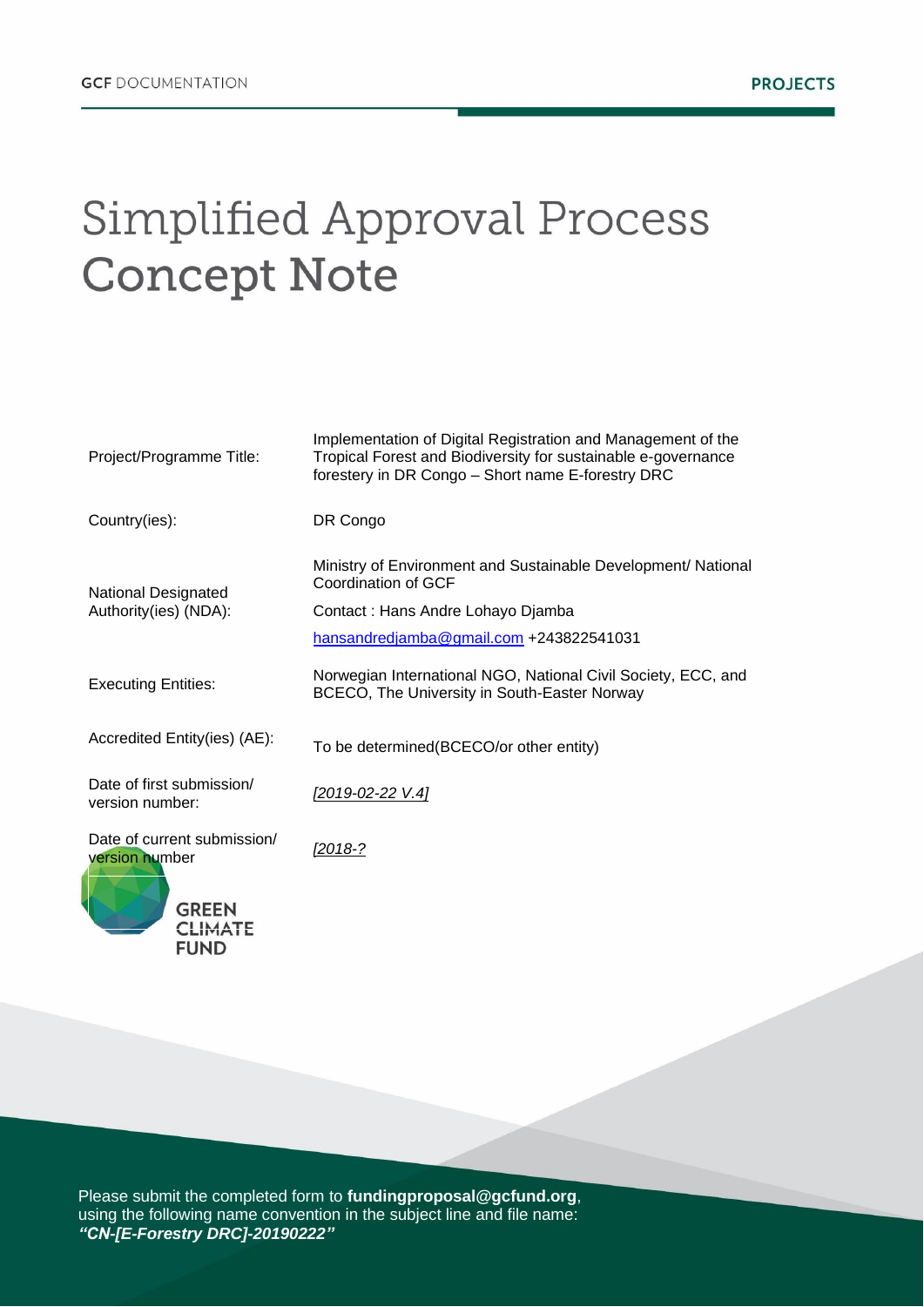

GREEN CLIMATE FUND | PAGE 1 OF 5

| A. Project / Programme Information (max. 1 page)                                   |                                                                                                                                                                                                                                                      |                                                                                                   |                                                                                                                                                                                                                                                                                                                                                                                                                                                                               |  |  |  |  |
|------------------------------------------------------------------------------------|------------------------------------------------------------------------------------------------------------------------------------------------------------------------------------------------------------------------------------------------------|---------------------------------------------------------------------------------------------------|-------------------------------------------------------------------------------------------------------------------------------------------------------------------------------------------------------------------------------------------------------------------------------------------------------------------------------------------------------------------------------------------------------------------------------------------------------------------------------|--|--|--|--|
| A.1. Project or programme                                                          | Project                                                                                                                                                                                                                                              | A.2. Public or private                                                                            | Public sector<br>$\boxtimes$                                                                                                                                                                                                                                                                                                                                                                                                                                                  |  |  |  |  |
|                                                                                    | $\boxtimes$<br>Programme                                                                                                                                                                                                                             | sector                                                                                            | $\boxtimes$<br>Private sector                                                                                                                                                                                                                                                                                                                                                                                                                                                 |  |  |  |  |
|                                                                                    | Mitigation: Reduced emissions from:                                                                                                                                                                                                                  |                                                                                                   |                                                                                                                                                                                                                                                                                                                                                                                                                                                                               |  |  |  |  |
|                                                                                    | $\boxtimes$<br>Energy access and power generation                                                                                                                                                                                                    |                                                                                                   |                                                                                                                                                                                                                                                                                                                                                                                                                                                                               |  |  |  |  |
|                                                                                    | Low emission transport<br>⊔                                                                                                                                                                                                                          |                                                                                                   |                                                                                                                                                                                                                                                                                                                                                                                                                                                                               |  |  |  |  |
|                                                                                    | Buildings, cities and industries and appliances<br>⊔                                                                                                                                                                                                 |                                                                                                   |                                                                                                                                                                                                                                                                                                                                                                                                                                                                               |  |  |  |  |
| A.3. Indicate the result<br>areas for the                                          | Forestry and land use<br>$\boxtimes$                                                                                                                                                                                                                 |                                                                                                   |                                                                                                                                                                                                                                                                                                                                                                                                                                                                               |  |  |  |  |
| project/programme                                                                  | Adaptation: Increased resilience of:                                                                                                                                                                                                                 |                                                                                                   |                                                                                                                                                                                                                                                                                                                                                                                                                                                                               |  |  |  |  |
|                                                                                    |                                                                                                                                                                                                                                                      | $\boxtimes$<br>Most vulnerable people and communities                                             |                                                                                                                                                                                                                                                                                                                                                                                                                                                                               |  |  |  |  |
|                                                                                    | $\boxtimes$                                                                                                                                                                                                                                          | Health and well-being, and food and water security                                                |                                                                                                                                                                                                                                                                                                                                                                                                                                                                               |  |  |  |  |
|                                                                                    | Infrastructure and built environment<br>$\Box$                                                                                                                                                                                                       |                                                                                                   |                                                                                                                                                                                                                                                                                                                                                                                                                                                                               |  |  |  |  |
|                                                                                    | $\boxtimes$<br>Ecosystem and ecosystem services                                                                                                                                                                                                      |                                                                                                   |                                                                                                                                                                                                                                                                                                                                                                                                                                                                               |  |  |  |  |
| A.4. Estimated mitigation<br>impact (tCO2eq over<br>lifespan)                      | - 8000 Ha of afforestation<br>/forestation and<br>- 25000 improved<br><b>Stoves</b><br>- 5000ha of Natural Assisted<br>Regeneration of fallows lands<br>and Grasslands<br>- 80.000ha of Protected Natural<br>Forests<br>Estimated: 17.900.000 tCO2eq | A.5. Estimated<br>adaptation impact<br>(number of direct<br>beneficiaries and % of<br>population) | - 10.000 households of<br>poorest<br>as direct beneficiaries;<br>- 1.600.000 indirect<br>beneficiaries/areas'<br>resident;<br>-At least 1.000 ha of<br>agriculture lands are<br>managed and<br>permanculture is<br>applied for integrated<br>farming production.<br>-2000 Female workers<br>in agriculture<br>will be beneficiaries of<br>facilities (plant<br>production, agroforestry<br>and permanculture<br>developement, and<br>training to diversify their<br>incomes); |  |  |  |  |
| A.6. Indicative total project<br>cost (GCF + co-finance)                           | Amount: USD 10 million                                                                                                                                                                                                                               | <b>A.7. Indicative GCF</b><br>funding requested (max<br>10M)                                      | Amount: USD 10<br>million                                                                                                                                                                                                                                                                                                                                                                                                                                                     |  |  |  |  |
| A.8. Mark the type of<br>financial instrument<br>requested for the GCF<br>funding  | $\Box$ Reimbursable grant<br>$\Box$ Guarantees<br>$\boxtimes$ Grant<br>$\Box$ Equity<br>Other: specify_                                                                                                                                              |                                                                                                   |                                                                                                                                                                                                                                                                                                                                                                                                                                                                               |  |  |  |  |
| A.9. Estimated duration of<br>project/ programme:                                  | a) disbursement period: End<br>2021<br>b) repayment period, if<br>applicable:<br>Grant                                                                                                                                                               | A.10. Estimated project/<br><b>Programme lifespan</b>                                             | The total period<br>over which the<br>investment is<br>effective: 5 years                                                                                                                                                                                                                                                                                                                                                                                                     |  |  |  |  |
| A.11. Is funding from the<br><b>Project Preparation</b><br><b>Facility needed?</b> | No $\boxtimes$<br>Yes $\square$                                                                                                                                                                                                                      | A.12. Confirm overall<br><b>ESS category is</b><br>minimum to no risk <sup>1</sup>                | $\boxtimes$ C or I-3                                                                                                                                                                                                                                                                                                                                                                                                                                                          |  |  |  |  |
| A.13. Provide rational for<br>the ESS categorization<br>(100 words)                | The forest mismanagement is one of the cause the DRC's forest is losing its green<br>cover. The multiple use of the forest products and its biodiversity lead people to rely on<br>for housing, agriculture,                                         |                                                                                                   |                                                                                                                                                                                                                                                                                                                                                                                                                                                                               |  |  |  |  |
| A.14. Has the CN been<br>shared with the NDA?                                      | No $\boxtimes$<br>Yes $\Box$                                                                                                                                                                                                                         | A.15. Confidentiality <sup>2</sup>                                                                | $\Box$ Confidential<br>$\boxtimes$ Not confidential                                                                                                                                                                                                                                                                                                                                                                                                                           |  |  |  |  |

<sup>1</sup> Refer to the SAP ESS Guidelines

 $2$  Concept notes (or sections of) not marked as confidential may be published in accordance with the Information Disclosure Policy [\(Decision B.12/35\)](http://www.greenclimate.fund/documents/20182/184476/GCF_B.12_32_-_Decisions_of_the_Board___Twelfth_Meeting_of_the_Board__8_10_March_2016.pdf/020edfa1-53b2-4abf-af78-fccf5628db2a) and the Review of the Initial Proposal Approval Process [\(Decision B.17/18\)](http://www.greenclimate.fund/documents/20182/751020/GCF_B.17_18_-_Review_of_the_initial_proposal_approval_process.pdf/559e7b1c-7f34-44dd-9eff-8fa235714312).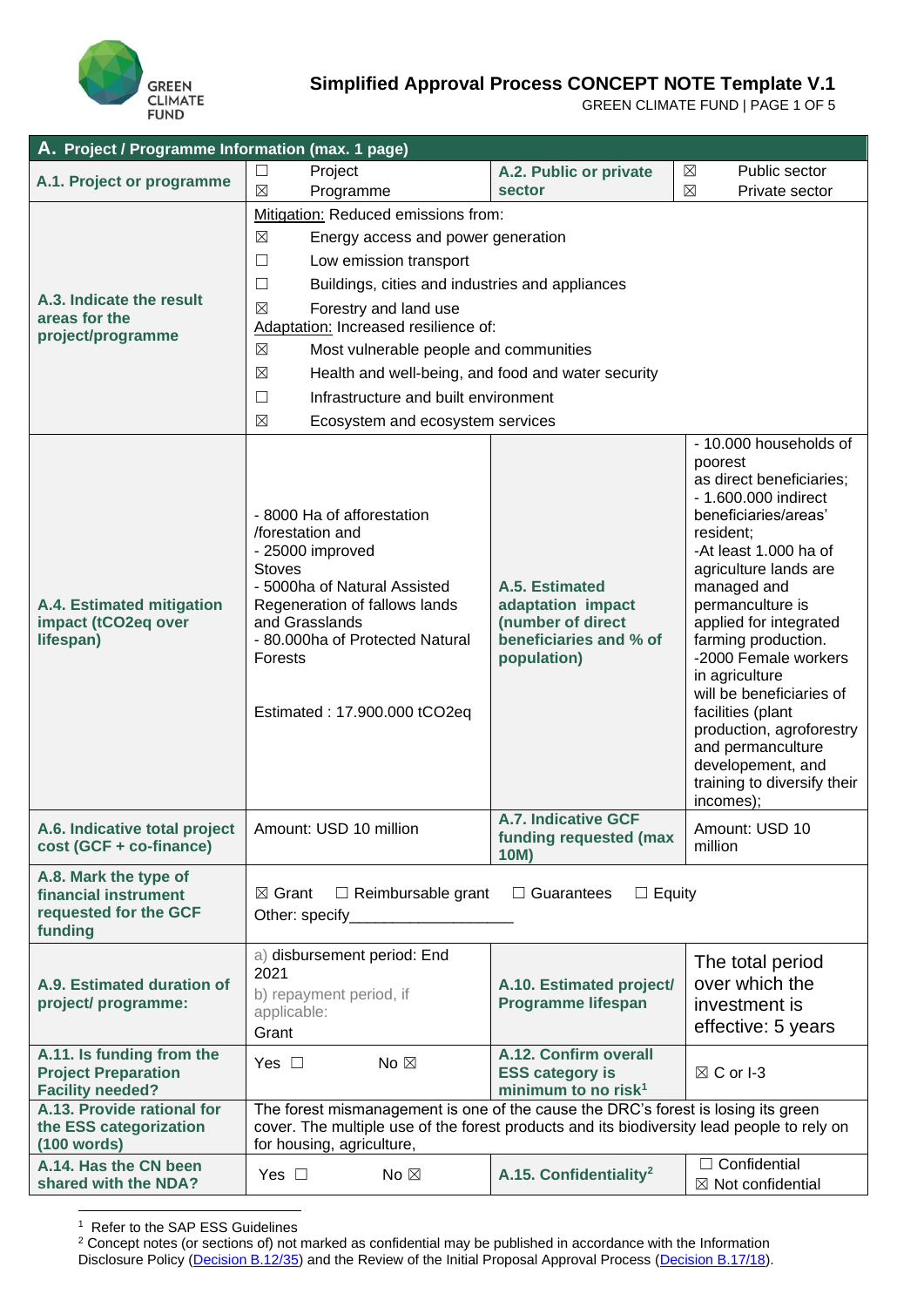

GREEN CLIMATE FUND | PAGE 2 OF 5

**A.16. Project/Programme rationale, objectives and approach of programme/project (max 100 words)**

The overall objective: Implementation of a digital registration system to strengthen governance of the forest for the interest of the local and the international communities. Use the results from the digital information analytics to improve the management of the tropical forest and its biodiversity. The project will work on a participatory approach mixing efforts and skills of public, civil society, and private sectors to mitigate the ongoing predation of natural resources. The use of this equity will be used to establish an agroforestry system to provide woodplants, an integrated farming production , the protection of natural forests, and the production and distribution of improved stove.

#### **B. Project / Programme details (max. 3 pages)**

#### **B.1. Context and Baseline (max. 1 page)**

#### A**. National Context**

DRC is host to half of all African rainforests, with 62 percent of its territory covered by a diverse range of forest ecosystems. DRC's biodiversity is an asset of global importance.

The Democratic Republic of the Congo (DRC) is a country with huge potential. It spans 2.3million km², with a low population density and the majority (60 percent) of the nearly 71 million inhabitants living in rural areas. The current deforestation rate of 0.3 percent is relatively low in comparison with the average global deforestation rate.

Nevertheless, the country is among the top ten worldwide in terms of forest cover loss in absolute terms, with an estimated deforestation rate of more than 350,000ha per annum between 2000 and 2010.

DRC is facing new and significant threats from Households living needs, and commercial agriculture and plantations, as well as from mineral exploration and mining sector development. Also, the decline in vegetation greenness, particularly in the Congolese forest, is generally consistent with decreases in rainfall, terrestrial water storage, water content in above ground woody and leaf biomass (LimingZhou1 et al, 2014).

The complete lack of national digital information about the national forestry, properties, biology and biodiversity. The complete lack of available dynamic digital and infrastructural organization of these data including automatic follow-up is a fact. Therefore, no digital control, supervision, evaluation, following-up, communication, administration for the natural resources is available. The identification, valuation, definition and communication of all these data is only to a small actent available to the public, private or research community. The only information about the whole forestry and biodiversity resource in DR Congo is only available in some few reports and scientific publication. However, this information is not available for national or international investors or funding agencies to guide the further private and public economic management of the resources. Local owners, kings or leaders are not able to understand their own resources and how to manage it in a simple way to the best for the forest, biodiversy and the furture for the country.

Still most of the deforestation is mainly concentrated in and around "hotspots" located mainly around the large cities of the country, and in the densely populated pockets at the edges of the central basin's large forest blocks. The need of wood energy with others living needs caused the depletion natural forest in provinces with growing cities. Weakness of institutions and corruption were the major obstacles to achieving either conservation or development objectives. Available digital dynamic information databases covering all the forestry resources will make the control of this inability and corruption possible.

#### **B. Climate : Vulnerability and Impacts**

The 63.42 percent of DRC's population, estimated at about 55 million people, lives under conditions of extreme poverty (less than US\$1 a day). Food insecurity plagues 71 percent of the population, with 57 percent lacking access to basic health services. Rising temperaturesare expected to impact the main economic sectors, such as agriculture, drastically, through crop disease and droughts, thereby intensifying food insecurity and poverty.

The fast demographic growth in the country, once related to the rural exodus to urban areas, increase the apparition of new kind of consumption demand.

According to the projections, urban areas will holds around 50% of the country population. This is a very significant fact that will lead to the increase in demand of goods and services that are primarly linked to forests and biodiversity impact in rural areas. The trends shows that the coverage of services to populations for cooking is therefore not planned. This will lead again on high demand of cooking fuel in urban areas with a high demographic concentration rate.

The impact of such growing model is very threatening to national resources as forests and its biodiversity and all the services provided.

The project aim to provide a Digital Management System from rural areas to the highest level of decision making. Nearly 90% of the population including old people have access to smart phones or tablets. A very simple digital system will allow the rural areas and local population to be able to both register and manage their own properties and forestry. This system will allow decisions makers and officials managers to have clear view of the allocation of spaces designed for ecosystems services in general and for agriculture and climat regulation especially. This digital E-governance system will allow a possible ideal connection and communiation between the decisions makers/officials managers and the leaders in the rural areas.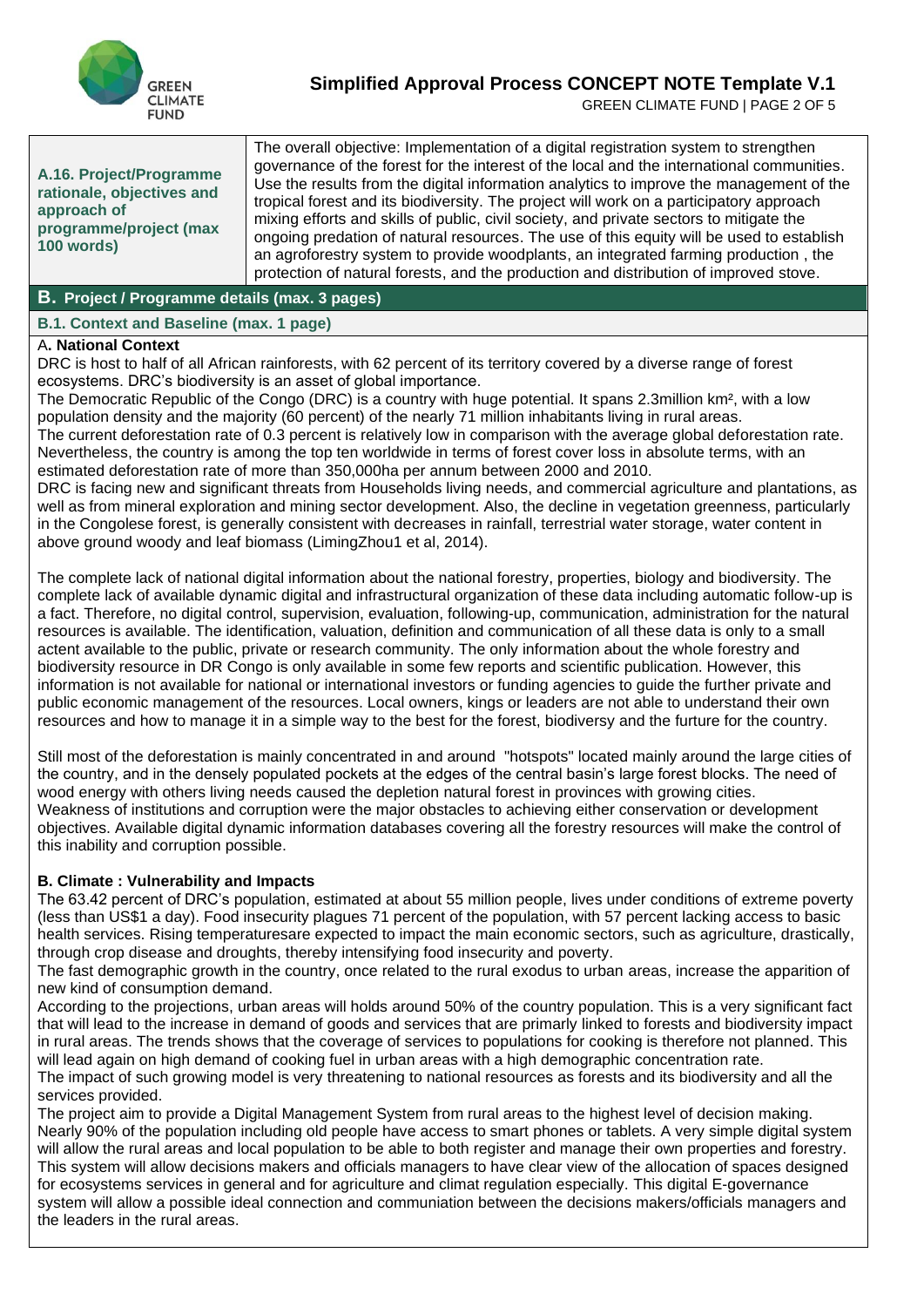

GREEN CLIMATE FUND | PAGE 3 OF 5

Activities to be implemented will address a significant positive change in GHG emissions from Land Use and Land Usage Change as described in National REDD+ Strategy of the DRC. The activities will be conducted in alignment with the continuity of the National REDD+ Policy specifically the last phase of implementation of REDD+ in the country.

In matter of Agriculture, the main cause of GHG emission is the slash and burn thechniques that is in practice widely in the country. As this technique consist of shifting each year mean place to place looking of fertile land, associate to the demographic growth and the high demands in urban and peri-urban areas, the project will address the vulnerabilities by providing easy to implement and easy to use e-governance to allow better Land Management in rural and peri-urban area.

C. Alignment to the country's national climate policies and strategies

DRC's NDC aims to reduce greenhouse gas emissions (GHG) at 17% (CO<sub>2</sub>, CH<sub>4</sub>, and NO<sub>2</sub>) sectors by 2030 using 2000 as reference year through a funding need of 21 billion USD. Three main fields listed, sustainable agriculture, forestry, and energy for mitigation. On the side of the adaptation the vulnerability from coastal communities, Children and Women, and Agriculture. The planned activities remain in the country's NDC. Hence, the compliance with the National REDD+ Strategy (2013) and Investment Plan (2015-2020), which will address the subnational need in term of recovering the loss of vegetation.

The reform of National Territorial Management is taking place in this 2018. In this reform, the main output will result in a promulgation of the Law on Territorial Management. The importance of this, is that the institutional tool for land use affectation will be provided at national scale.

The project will be avant-gardiste to this process by implementing, the participatory way, a system of registration of lands and their affectation for specific use. Every forestry owner will be able to use the digital registration system making sure that all data has entered into the dynamic automatic digital database system. This will help national policies to act as a model of national strategies of Territorial Management Strategies.

D. Main root causes and barriers to be addressed

Listing DRC at the bottom of the countries for Doing Business affects the promotion of investment from private sector. The agroforestry activities in DRC may face, as other industries as well, the challenge of enabling environment. This GCF proposition intends to mitigate some barriers identified by previous projects in the following field, generating business information, preparation of simplified business plans, providing technical assistance, improving access to finance, and working with the administration to facilitate business registration and operation, which includes increasing land tenure security (World Bank, FIP DRC). Standard templates and userfriendly software integrated into the Eforestry and E-governance, will be used to overcome these barriers. Possibly, to extend the building capacity on Public-Private-Partnerships, natural resources management; emergency management all integrated into the E-forestry system will be very important during natural catastrophe, forestations, efficiency use of soil for survival agriculture, and ecotourism initiative.

Institutional barriers from a long political crisis in the country may delay or slow down the implementation and the execution. At the Local level (Village  $=$  the smallest official entity), the communautary organization may lack strengths and did not have prospectives vision of what will be in place in the future. This is related to the main purpose of the project as the activities will start bottom to up. However, the dynamic databases E-forestry system will in the long term be independent of long political crisis.

E. Description of Private Sector/Market characteristics and dynamism

The private (industrial and commercial) sector is made up largely of small and medium-sized enterprises (SMEs). The Congolese Business Federation, which is the largest employer organization, has about 3,000 members consisting essentially of SMEs (80 % of the economy).

Nevertheless, the informal sector still represents a significant share of the country's economic activities, especially in services and commerce market. Taxation avoidance and the low level of income seem the main reasons nourishing the SMEs and self-employment.

Eighty percent of the business community of DRC is made of SMEs lacking finance access and which are generally not aware of climate related issues.

Rural markets are dominated by small businesses, the informal service suppliers and goods vendors. Holders and private farms represent an important share of the provincial market. Beside those activities, some multinational and big size companies are present in this regional markets in the following industries, sugars, oil and related products, solarelectricity, cements and related products.

The transportation of farm's productions are achemined to the markets via bicycles, botorcycles, cars, pirogues, boats and planes that cover all the country.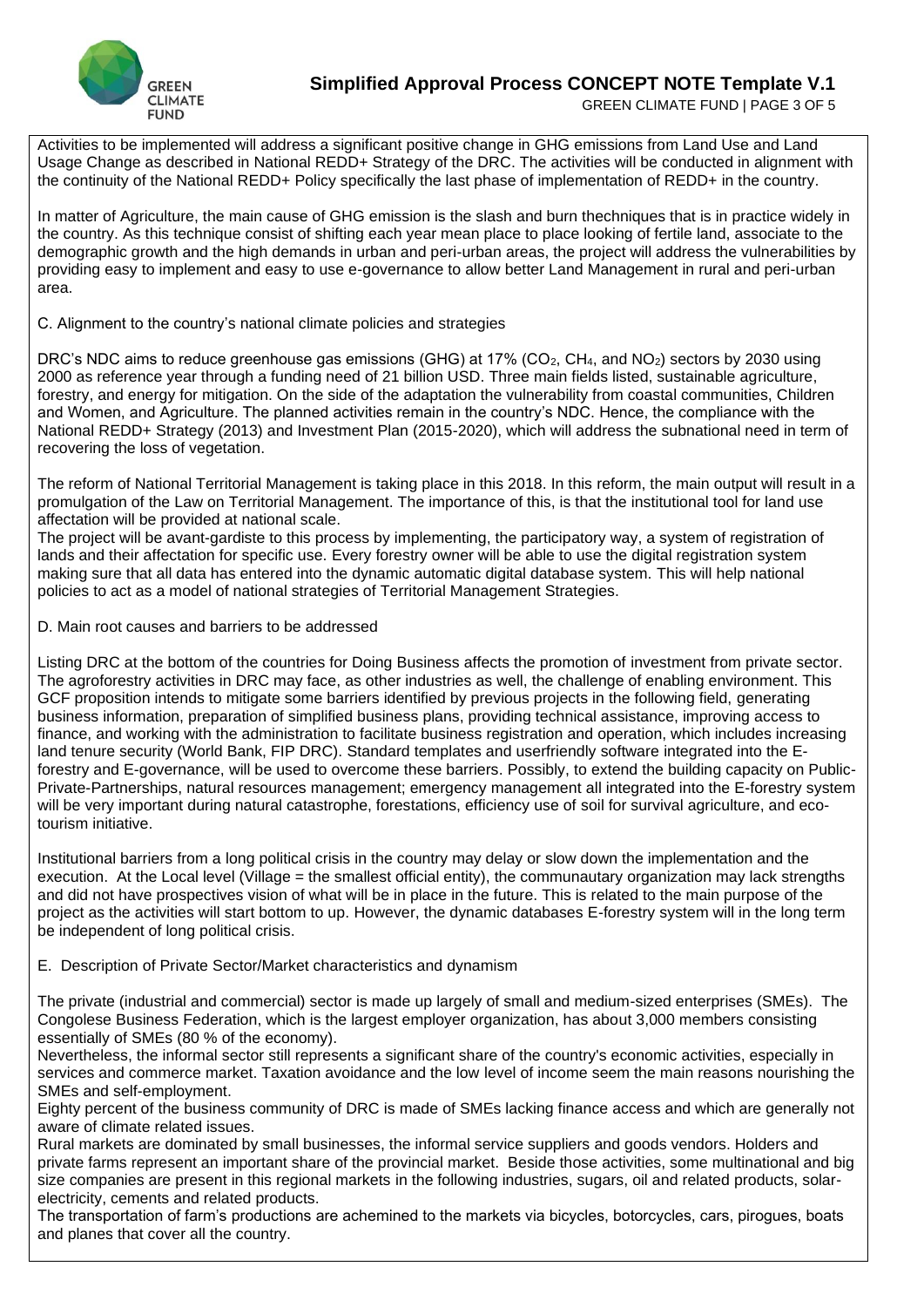

GREEN CLIMATE FUND | PAGE 4 OF 5

The value chain of products works in two ways. The forest (Charcoals and Others Non Timber Forest Products (Catrpillars, Gnetums, meats, live biodiversity, etc.)) and farms products (agriculture and livestock) goes from rural markets and sent to urbans markets, and in the other way, the manufactured products (clothes, sugar, cosmetics, etc.) and the fuel goes from urban markets to rural areas.

As the technology is been accessible to remote areas (deep rural of hard accces), 3% of internet access, and over 40 millions of GSM penetration, the future will be shaped in an other form of market and doing business strategy will change radically. The GSM mobile payments will allow ready to access financiary systems that will reduce the gaps of banking system penetration. This fact shows that people locally are in their majority used to mobile digital technonogies that will make a easy way to the use of mobile and digital equipements to accept the implementation of digital registration for management of lands.

#### **B.2. Project / Programme description (max. 1 page)**

#### **I. Components and activities**

The implementation of Digital Registration and Management of Tropical Forest and Biodiversity in Democratic Republic of Congo require a set of activities to be performed. These selected activities can be grouped into two major components in order to have clear view on the approach.

A. Component 1 - Forestry Partnership

The project will address this problem by setting up a scale of activities grouped in five subcomponents :

- E-governance of forest lands, Participative Action Research, Knowledge sharing, Data sharing, Project Management B. Component 2 - Sustainable Forest Practices

The project will include the following subcomponents to spread best practices in the sustainable management of forests: Agroforestry Plant Productions, Setting up and maintenance of micro-afforestation, Natural Assisted Regeneration of fallows lands and Grasslands, Protection of Natural Forests, Support to agroforestry permaculture development, Efficient energy utilization by improved cookstoves. Four locations have been selected for the first start. These locations have been selected according to three major criterium: A region with a rich but threatened ecosystem by expending slash and burn agriculture; The forest and farm production are sent to urbans markets (cook-fuel and food essentially);A weak local communities' organization in terms of governance and self-appropriation.

The locations selected are sites : Around Itombwe Forest in South-Kivu Province, Around Kindu in Maniema Province, Around Mbandaka in Equateur Pronvince, Around Kenge in Kwango Province, gathering basin for Kinshasa Town; and Around Mbakana in Kinshasa Province.

#### **II. Compliance with Country Priorities**

DRC in the NDC submitted after the Paris agreement is focusing on three sectors among them the Forestry is the most increasing the Greenhouse gas because of the unsustainable management of the forests. This project complies with the country priorities in many ways. Beside the NDC, the country has taken a leadership of REDD+ in Africa and its strategies in this field encourage the forest conservation and the fight agains illegal logging.

#### **III. Key financial and operational risks**

The project described above will face potentials risks that will threaten the good attempt of results. Among these risks, we can describe :

(a) Technical risks: Overall low capacity of the administration at the national, provincial and local level to implement activities. Addition to this, there are risks related to implementation of agroforestry activities and permaculture. (b) Administrative Barriers for private sector in DRC.

The environment to start business in DRC and the paperwork are still an important barrier for the private sector. The number of administrations' services interacting with the investors in DRC does not motivate newcomers and especially foreigners' investors.

(c) Social risks:

Some of the main social risks include: i) resistance against the digital registration act ii) resistance against doing the registration by the land lords iii) land use conflict arising from agroforestry / reforestation activities and as of permaculture; iv) elite capture of project benefits; and v) high expectations on the part of the communities. (d) Financial risks:

The value of the local currency compared to the US dollars is not stable. It is raising the risk to see the disbursed amount to use to not when translate in the local money overtime default to cover the programme's expenses. The lack of data to check credit records, the SMEs and self-employed will interfere with the programme activities. The default of reimbursement for some loans granted may affect the programme financial management.

The mitigation for the exchange rate will be to bring closer the spending and the disbursement schedule and provide into the budget a rate that will cover changing in exchange rates, and for increasing price of goods gap.

The E-governance project already started will secure implementation of digital money that may be run only based on international currency. The E-governance will also secure a lot of digital information and analyses that makes the credit check much easier.

**B.3. Expected project results aligned with the GCF investment criteria (max. 1 page)**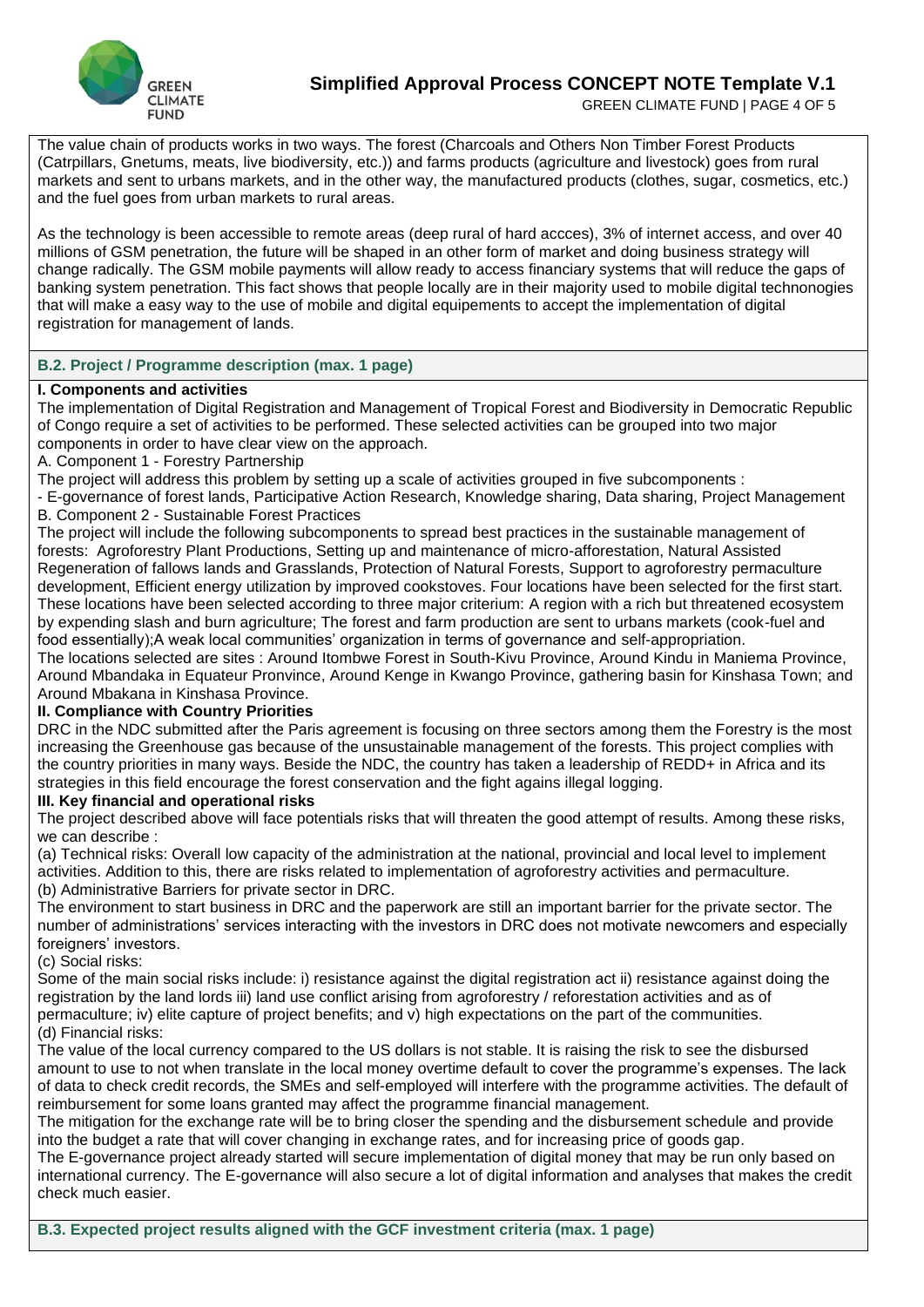

#### **Impact potential**

Mitigation :8000 Ha of afforestation/forestation; 25000 improved Stoves; 5000ha of Natural Assisted Regeneration of fallows lands and Grasslands ; and 80.000ha of Protected Natural Forests. Estimated avoided carbons: 17.900.000 tCO2eq.

Adaptation: - 10.000 households of poorest as direct beneficiaries; 1.600.000 indirect beneficiaries/areas' resident; At least 1.000 ha of agriculture lands are managed, and permaculture is applied for integrated farming production; 2000 Female workers in agriculture will be beneficiaries of facilities (plant production, agroforestry and permaculture development, and training to diversify their incomes);

#### **Paradigm shift**

The behaviour changes can be supported by the digit technology to control the forest management. The deforestation is increasing because of the huge area it covers. Relying on control through team on the ground is not efficient and enough. This project expects to use the digit by observing the E-forestry and E-Government technology for better results and with more result that what it has been used until now by the government human control cannot help. Beyond the forestry management, communities living around the site might be used as team during the identification and implementing the E-forestry and E-Government approach.

#### **Sustainable development**

Best forest management and transparency through digit identification of species and localisation of each unit will bring more results than the exclusive use of the field work. Economically, the country will benefit in reducing the logging and reinforcing the traceability that may boost public finance. Socially, it may avoid too much workforce to go inside the tropical forest but their use as staff for the project in learning other skills and getting paid. Environmentally, the protection of the forest will reduce fraud and illegal export of forest products. On gender side, the survival agriculture and all related women chore will have some specific activities to reduce their reliance to forest.

#### **Needs of recipients**

Maximizing benefits coming from their forests is an important need for the surrounding population around the Forest. Alternative activities may help them to partner with the project management without prohibiting them to access some areas. The need to provide them a special area where they will keep small scale of agriculture to survive and to sell the extra will be necessary.

#### **Country ownership**

The purpose is to observe the E-forestry and the E-government technology impact on the selected geographical areas. This is expected to create models that can be used in the rest of the areas in DR Congo and in forestry areas worldwide. A complete control of all related digital information and the possibility for governments and local rural to perform distance digital management of all databases and activities will represent a paradigm shift within forestry and agriculture management. The government is already involved in many approaches to control off-site through many services such as Ministry of Environment and Sustainable Development (Forestry Inventory and localisation, Forestry Management), NGOs (OFAC), Meteorology service, National Geographic Institute, and others.

#### **Efficiency and effectiveness**

This will be secured by direct demonstration of this management within selected components. The ongoing automatic and real-time digital registration using several different kinds of sensors and at the same-time implementation of Egovernance technology will secure optimal organizational and economic control causing very transparent reports and understandings. This will also secure real-time involvement of all stakeholders, local owners, markets and authorities making the process of management of natural resource very efficient and effective. All kinds of ownership will be secured by the national and local control of the digital databases always producing digital definitions of locations and digital biological and ecological analyses.

#### **B.4 Stakeholders engagement in the project or programme (max ½ page)**

The whole national civil society and one of the very large church networks (L'Eglise du Christ au Congo /ECC) will secure optimal motivation, supervision, authority and follow-up. The female part of the national civil society is also very important in this programme. The network and society has local organizations and infrastructures that will participate in this project. Necessary ethics and commitments to the ongoing Egovnerance is already supported by a contract between this society and networks with the Norwegian supplier of technology; Verditra AS. The academics, scientific studies and the supply of phycial sensor hardware will be supported the Norwegian universities. They already established Europe-Congo advisory group together with experts from the Norwegian universiteis, will secure technical and moral follow-up on all the parties. The universities and the schools that is involved in these large organizations will secure educational and training activies. BCECO will be among the national entity through their long time expertise of project management in DRC.

**B.5 Monitoring and Evaluation and reporting plans (max ¼ page)**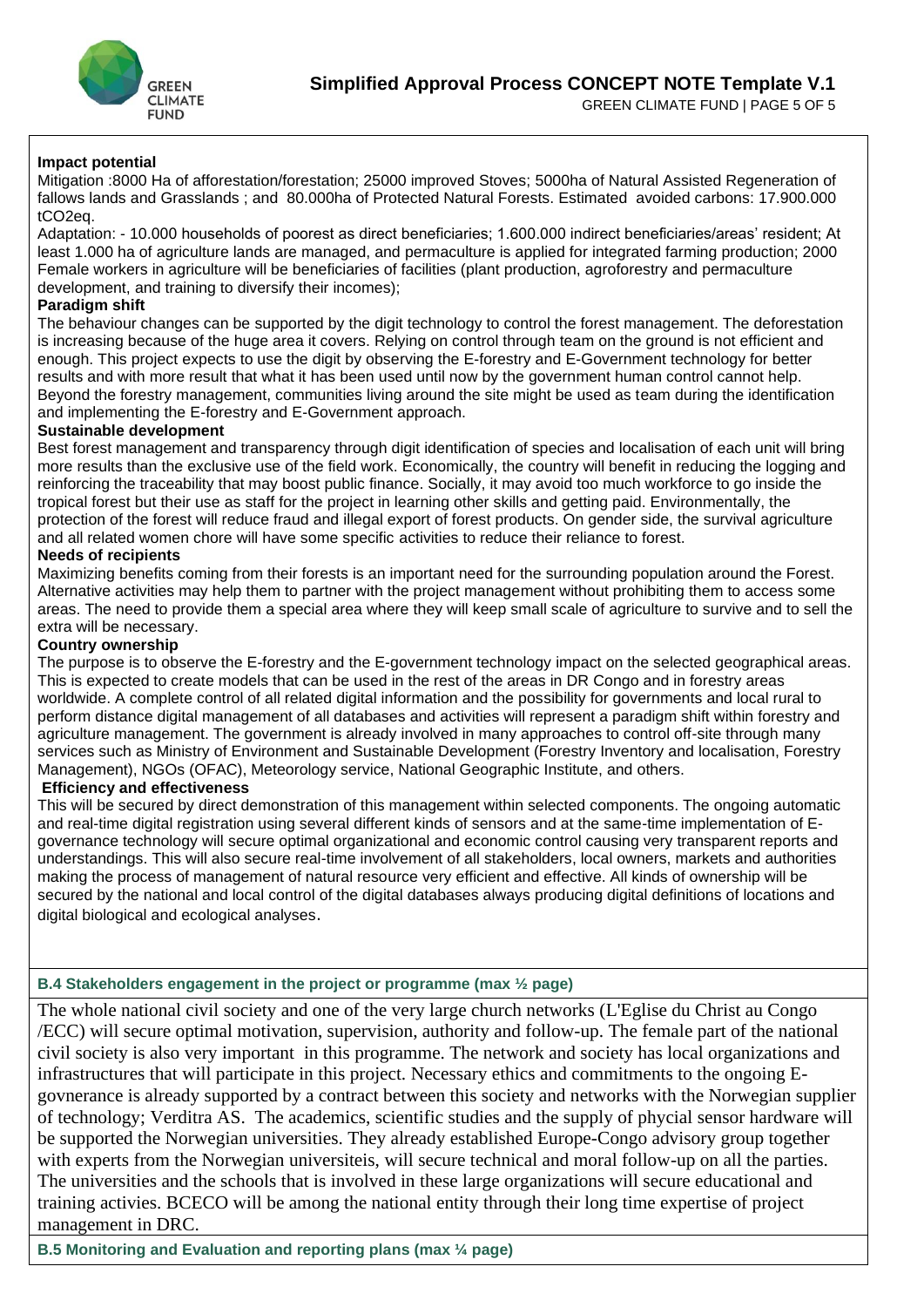

GREEN CLIMATE FUND | PAGE 6 OF 5

The E-forestry and E-governance technology in itself will secure real-time and automatic monitoring of all registered information and activities. This will make it easy to give continuous digital evalutation and reports to all stackholders and the GCF authorities. A number of report and evaluation templates will be given in the software infrastructure behind the E-forestry.

# **C. Indicative financing / Cost information (max. 2 pages)**

# **C.1. Financing by components (max ½ page)**

*Please provide an estimate of the total cost per component and disaggregate by source of financing.* 

| <b>Component</b>               | <b>Indicative cost</b><br>(USD) | <b>GCF financing</b>   |                                       | <b>Co-financing</b>    |                                       |                                |
|--------------------------------|---------------------------------|------------------------|---------------------------------------|------------------------|---------------------------------------|--------------------------------|
|                                |                                 | <b>Amount</b><br>(USD) | <b>Financial</b><br><b>Instrument</b> | <b>Amount</b><br>(USD) | <b>Financial</b><br><b>Instrument</b> | Name of<br><b>Institutions</b> |
|                                |                                 |                        |                                       |                        |                                       |                                |
| Component 1                    | 4 000 000                       | 4 000 000              | Grant                                 |                        |                                       |                                |
| Component 2                    | 6 000 000                       | 6 000 000              | Grant                                 |                        |                                       |                                |
|                                |                                 |                        |                                       |                        |                                       |                                |
|                                |                                 |                        |                                       |                        |                                       |                                |
| Indicative total cost<br>(USD) | 10 0000                         | 10 000 000             |                                       |                        |                                       |                                |

*For private sector proposal, provide an overview (diagram) of the proposed financing structure.* 

### **C.2. Justification of GCF involvement (max 1/2 page)**

#### **GCF Funding against Government budget**

The outcome of this project will show and demonstrate how public and private companies can fund forestry management in the whole Congo basin area, later on. This will be secured by the on-going tax based Egovernance project. This project will demonstrate how the civil society and the church networks may be able to fund the rest of their natural and forestry resources. The involved public and private sectors in the country has today a nearly incomplete possibility to organize their own finances and economy. However, the result of this project are expected to transform the possibility to fund similar E-forestry activities in the whole DRC and other countries in the Congo basin area. This scalling up will help the sustainability of the project.

**C.3. Sustainability and replicability of the project (exit strategy) (max. 1/2 page)**

The E-forestry and E-governance technology in itself will secure real-time and automatic monitoring of all registered information and activities. This will make it easy to give continuous digital evalutation and reports to all stackholders and the GCF authorities. A number of report and evaluation templates will be given in the software infrastructure behind the E-forestry. The sustainability and the refplicability will be given by the online continuous digital analyses, reports and conclusions.

## **D. Annexes**

- $\boxtimes$  Environmental and Social Safeguards screening check list (Annex 1)
- $\Box$  Map indicating the location of the project/programme (as applicable)
- ☐ Evaluation Report of previous project (as applicable)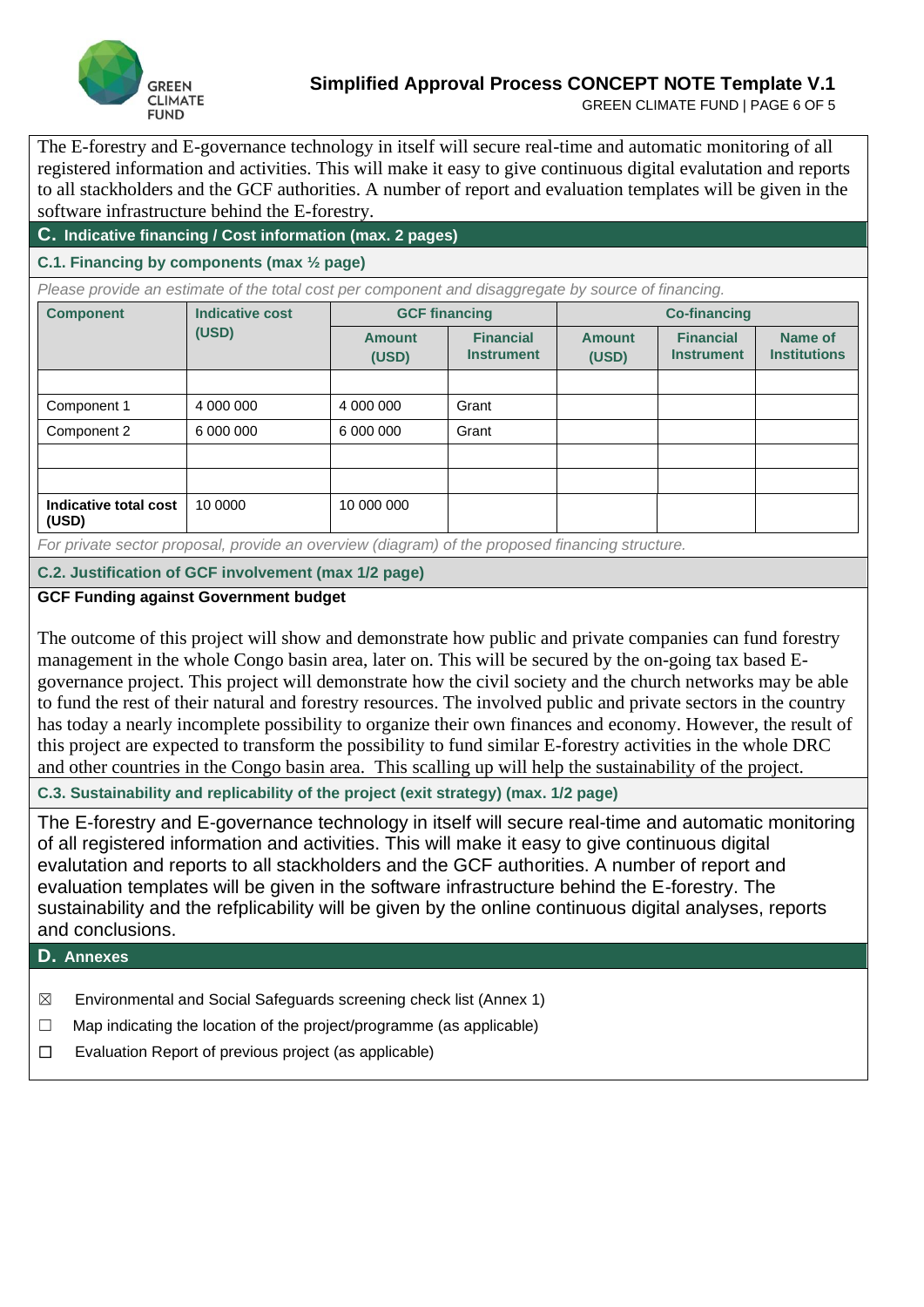

GREEN CLIMATE FUND | PAGE 7 OF 5

# **Annex 1: Environmental and Social Screening Checklist**

# **Part A: Risk Factors**

The questions describe the "risk factors" of activities that would require additional assessments and information. Any "Yes" response to the questions will render the proposal not eligible for the Simplified Approval Process Pilot Scheme. Proposals with any of the risk factors may be considered under the regular project approvals process instead.

| <b>Exclusion criteria</b>                                                                                                                   | <b>YES</b> | <b>NO</b> |  |  |
|---------------------------------------------------------------------------------------------------------------------------------------------|------------|-----------|--|--|
| Will the activities involve associated facilities and require further<br>due diligence of such associated facilities?                       | ΙI         | ⊠         |  |  |
| Remarks/additional information, if any:                                                                                                     |            |           |  |  |
| Will the activities involve trans-boundary impacts including those<br>that would require further due diligence and notification to affected | □          | Ø         |  |  |
| states?                                                                                                                                     |            |           |  |  |
| Remarks/additional information, if any:                                                                                                     |            |           |  |  |
| Will the activities adversely affect working conditions and health<br>and safety of workers or potentially employ vulnerable categories of  | $\Box$     | ⊠         |  |  |
| workers including women and children?                                                                                                       |            |           |  |  |
| Remarks/additional information, if any:                                                                                                     |            |           |  |  |
| Will the activities potentially generate hazardous waste and<br>pollutants including pesticides and contaminate lands that would            | $\Box$     | Ø         |  |  |
| require further studies on management, minimization and control                                                                             |            |           |  |  |
| and compliance to the country and applicable international                                                                                  |            |           |  |  |
| environmental quality standards?                                                                                                            |            |           |  |  |
| Remarks/additional information, if any:                                                                                                     |            |           |  |  |
| Will the activities involve the construction, maintenance, and                                                                              | □          | 図         |  |  |
| rehabilitation of critical infrastructure (like dams, water<br>impoundments, coastal and river bank infrastructure) that would              |            |           |  |  |
| require further technical assessment and safety studies?                                                                                    |            |           |  |  |
| Remarks/additional information, if any:                                                                                                     |            |           |  |  |
| Will the proposed activities potentially involve resettlement and                                                                           | $\Box$     | ⊠         |  |  |
| dispossession, land acquisition, and economic displacement of<br>persons and communities?                                                   |            |           |  |  |
| Remarks/additional information, if any:                                                                                                     |            |           |  |  |
| Will the activities be located in protected areas and areas of                                                                              | $\Box$     | ⊠         |  |  |
| ecological significance including critical habitats, key biodiversity<br>areas and internationally recognized conservation sites?           |            |           |  |  |
| Remarks/additional information, if any:                                                                                                     |            |           |  |  |
| Will the activities affect indigenous peoples that would require                                                                            | $\Box$     | ⊠         |  |  |
| further due diligence, free, prior and informed consent (FPIC) and<br>development of inclusion and development plans?                       |            |           |  |  |
| Remarks/additional information, if any:                                                                                                     |            |           |  |  |
| Will the activities be located in areas that are considered to have                                                                         | □          | 区         |  |  |
| archaeological (prehistoric), paleontological, historical, cultural,                                                                        |            |           |  |  |
| artistic, and religious values or contains features considered as<br>critical cultural heritage?                                            |            |           |  |  |
| Remarks/additional information, if any:                                                                                                     |            |           |  |  |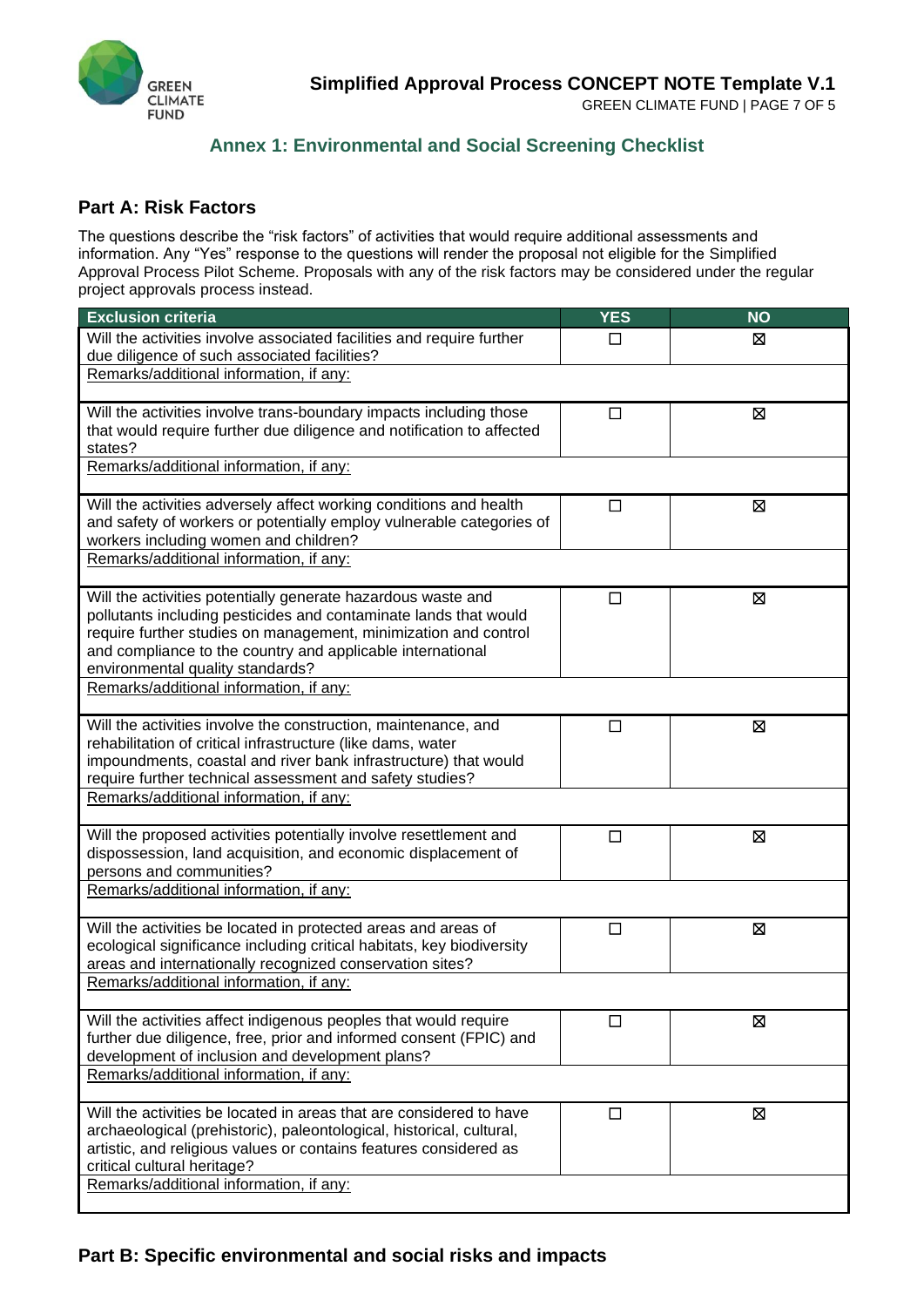

GREEN CLIMATE FUND | PAGE 8 OF 5

| <b>Assessment and Management of Environmental</b><br>and Social Risks and Impacts                                                                                                                                          | <b>YES</b>                                                                                            | <b>NO</b> | <b>TBD</b> |  |
|----------------------------------------------------------------------------------------------------------------------------------------------------------------------------------------------------------------------------|-------------------------------------------------------------------------------------------------------|-----------|------------|--|
| Has the AE provided the E&S risk category of the                                                                                                                                                                           |                                                                                                       |           | ⊠          |  |
| project in the concept note?                                                                                                                                                                                               | Remarks/additional information, if any:                                                               |           |            |  |
| Has the AE provided the rationale for the                                                                                                                                                                                  |                                                                                                       |           | ⊠          |  |
| categorization of the project in the relevant sections<br>of the concept note or funding proposal?                                                                                                                         | Remarks/additional information, if any:<br>Will be given by the Bceco office                          |           |            |  |
| Arethere any additional requirements for due                                                                                                                                                                               |                                                                                                       |           | Ø          |  |
| diligence and management plans by the country<br>(e.g., EIAs, EMPs, etc)?                                                                                                                                                  | Remarks/additional information, if any:                                                               |           |            |  |
| Are the identification and assessment of risks and                                                                                                                                                                         | □                                                                                                     | $\Box$    | Ø          |  |
| impacts based on recent or up-to-date information?                                                                                                                                                                         | Remarks/additional information, if any:                                                               |           |            |  |
| <b>Labour and Working Conditions</b>                                                                                                                                                                                       | <b>YES</b>                                                                                            | <b>NO</b> | <b>TBD</b> |  |
| Will the proposed activities expected to have impacts                                                                                                                                                                      | П                                                                                                     | Ø         | $\Box$     |  |
| on the working conditions, particularly the terms of<br>employment, worker's organization, non-<br>discrimination, equal opportunity, child labour, and<br>forced labour of direct, contracted and third-party<br>workers? | Remarks/additional information, if any:                                                               |           |            |  |
| Will the proposed activities pose occupational health                                                                                                                                                                      |                                                                                                       | ⊠         | □          |  |
| and safety risks to workers including supply chain<br>workers?                                                                                                                                                             | Remarks/additional information, if any:                                                               |           |            |  |
| <b>Resource Efficiency and Pollution Prevention</b>                                                                                                                                                                        | <b>YES</b>                                                                                            | <b>NO</b> | <b>TBD</b> |  |
| Will the activities expected to generate (1) emissions                                                                                                                                                                     |                                                                                                       | ⊠         | □          |  |
| to air; (2) discharges to water; (3) activity-related<br>greenhouse gas (GHG) emission; and (5) waste?                                                                                                                     | Remarks/additional information, if any:                                                               |           |            |  |
| Will the activities expected to utilize natural resources                                                                                                                                                                  | ⊠                                                                                                     |           | □          |  |
| including water and energy?                                                                                                                                                                                                | Remarks/additional information, if any:<br>Yes, but to a very limited degree in the selected<br>areas |           |            |  |
| Will there be a need to develop detailed measures to                                                                                                                                                                       |                                                                                                       | ⊠         | П          |  |
| reduce pollution and promote sustainable use of<br>resources?                                                                                                                                                              | Remarks/additional information, if any:                                                               |           |            |  |
| <b>Community Health, Safety, and Security</b>                                                                                                                                                                              | <b>YES</b>                                                                                            | <b>NO</b> | <b>TBD</b> |  |
| Will the activities potentially generate risks and                                                                                                                                                                         | □                                                                                                     | ⊠         | □          |  |
| impacts to the health and safety of the affected<br>communities?                                                                                                                                                           | Remarks/additional information, if any:                                                               |           |            |  |
| Will there a need for an emergency preparedness                                                                                                                                                                            |                                                                                                       | ⊠         | □          |  |
| and response plan that also outlines how the affected<br>communities will be assisted in times of emergency?                                                                                                               | Remarks/additional information, if any:                                                               |           |            |  |
| Will there be risks posed by the security                                                                                                                                                                                  |                                                                                                       | ⊠         | $\Box$     |  |
| arrangements and potential conflicts at the project<br>site to the workers and affected community?                                                                                                                         | Remarks/additional information, if any:                                                               |           |            |  |
| <b>Land Acquisition and Involuntary Resettlement</b>                                                                                                                                                                       | <b>YES</b>                                                                                            | <b>NO</b> | <b>TBD</b> |  |
| Will the activities likely require further due diligence                                                                                                                                                                   | П                                                                                                     | ⊠         | □          |  |
| and consultation to ascertain consistency with the<br>ESS standard requirements?                                                                                                                                           | Remarks/additional information, if any:                                                               |           |            |  |
| <b>Biodiversity Conservation and Sustainable</b><br><b>Management of Living Natural Resources</b>                                                                                                                          | <b>YES</b>                                                                                            | <b>NO</b> | <b>TBD</b> |  |
| Will the activities likely introduce invasive alien                                                                                                                                                                        |                                                                                                       | ⊠         | □          |  |
| species affecting the biodiversity of the area?                                                                                                                                                                            | Remarks/additional information, if any:                                                               |           |            |  |
| Will the activities have potential impacts on or                                                                                                                                                                           |                                                                                                       | ⊠         | □          |  |
| dependent on ecosystem services?                                                                                                                                                                                           | Remarks/additional information, if any:                                                               |           |            |  |
|                                                                                                                                                                                                                            |                                                                                                       |           |            |  |
| <b>Indigenous Peoples</b>                                                                                                                                                                                                  | <b>YES</b>                                                                                            | <b>NO</b> | <b>TBD</b> |  |
| Will the activities likely to have impacts on indigenous                                                                                                                                                                   |                                                                                                       |           | ⊠          |  |
| peoples and communities?                                                                                                                                                                                                   | Remarks/additional information, if any:                                                               |           |            |  |